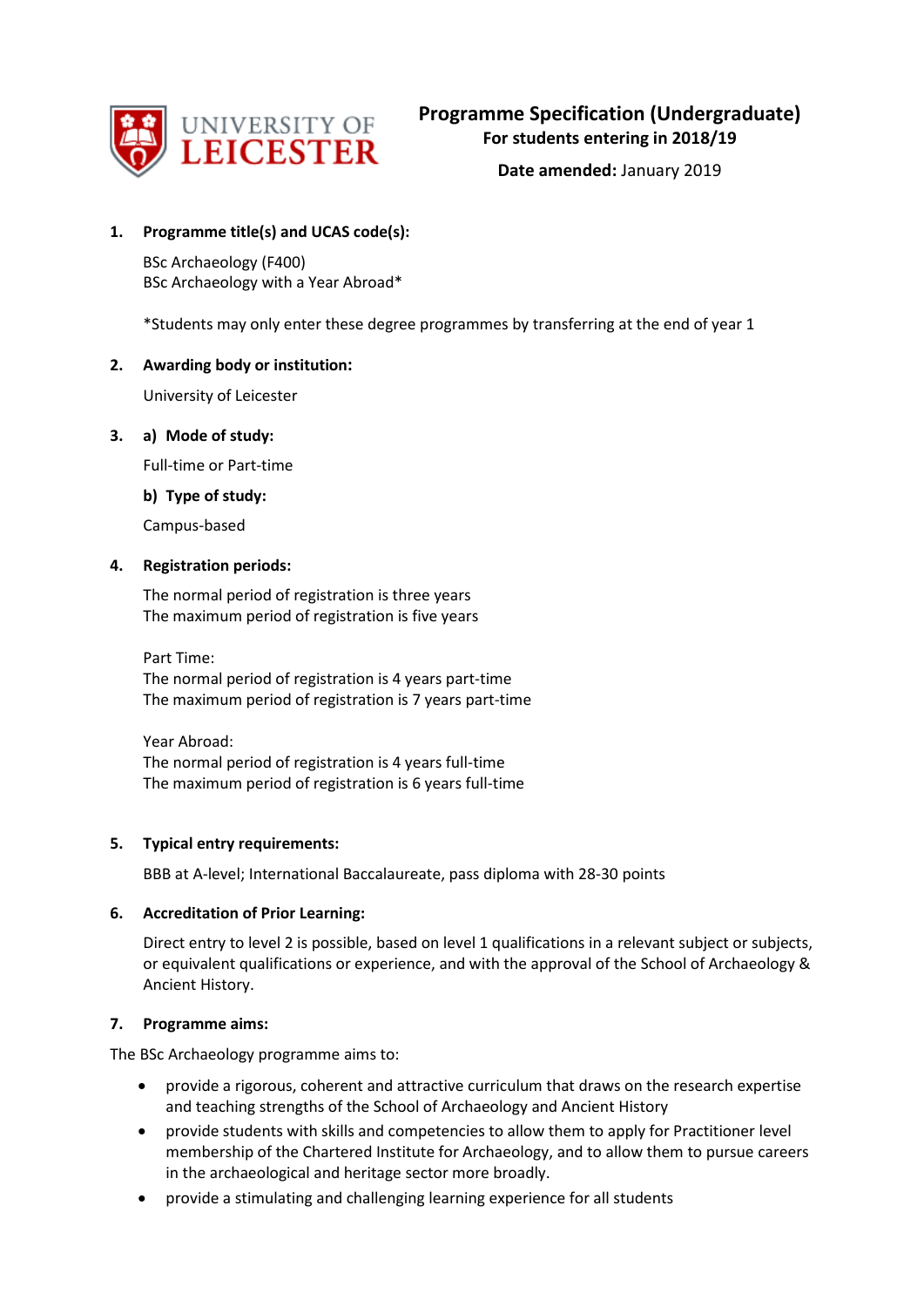- develop students' knowledge and understanding of the full chronological and geographical range of their discipline
- develop students' abilities to apply archaeological theories, techniques, and concepts to analyse and explain specific periods and themes in archaeology
- provide awareness of the broad range of scientific methods and techniques that are applied within archaeology
- provide an awareness and understanding of the diverse theoretical and methodological approaches used by archaeologists, especially on the two sides of the divide between the 'hard' sciences and the social sciences
- enable students to demonstrate a variety of approaches used by archaeologists to understand past societies
- enable students to develop and demonstrate a range of skills necessary for the study of archaeology
- enable students to develop and demonstrate a range of transferable skills necessary for successful career development and a lifetime of effective independent learning

In addition, the Year Abroad aims to:

- expand and broaden the curriculum through engagement with alternative academic traditions
- further deepen students' understanding of the specific periods and themes in Archaeology through study in a different academic context
- develop and enhance students' independence, confidence and global outlook
- reinforce the importance of internationalisation

## **8. Reference points used to inform the programme specification:**

- [QAA Benchmarking Statement for Archaeology \(2014\)](http://www.qaa.ac.uk/en/Publications/Documents/SBS-archaeology-14.pdf)
- [University of Leicester Learning Strategy](http://www2.le.ac.uk/offices/sas2/quality/learnteach)
- The Framework for Higher Education Qualifications in England, Wales and Northern Ireland
- Chartered Institute for Archaeology (CiFA) competency matrices
- University of Leicester Periodic Developmental Review Report
- Annual Developmental Reviews
- University of Leicester Employability Strategy
- National Student Survey results
- First Destinations Data
- Graduate Survey
- External Examiners' reports (annual)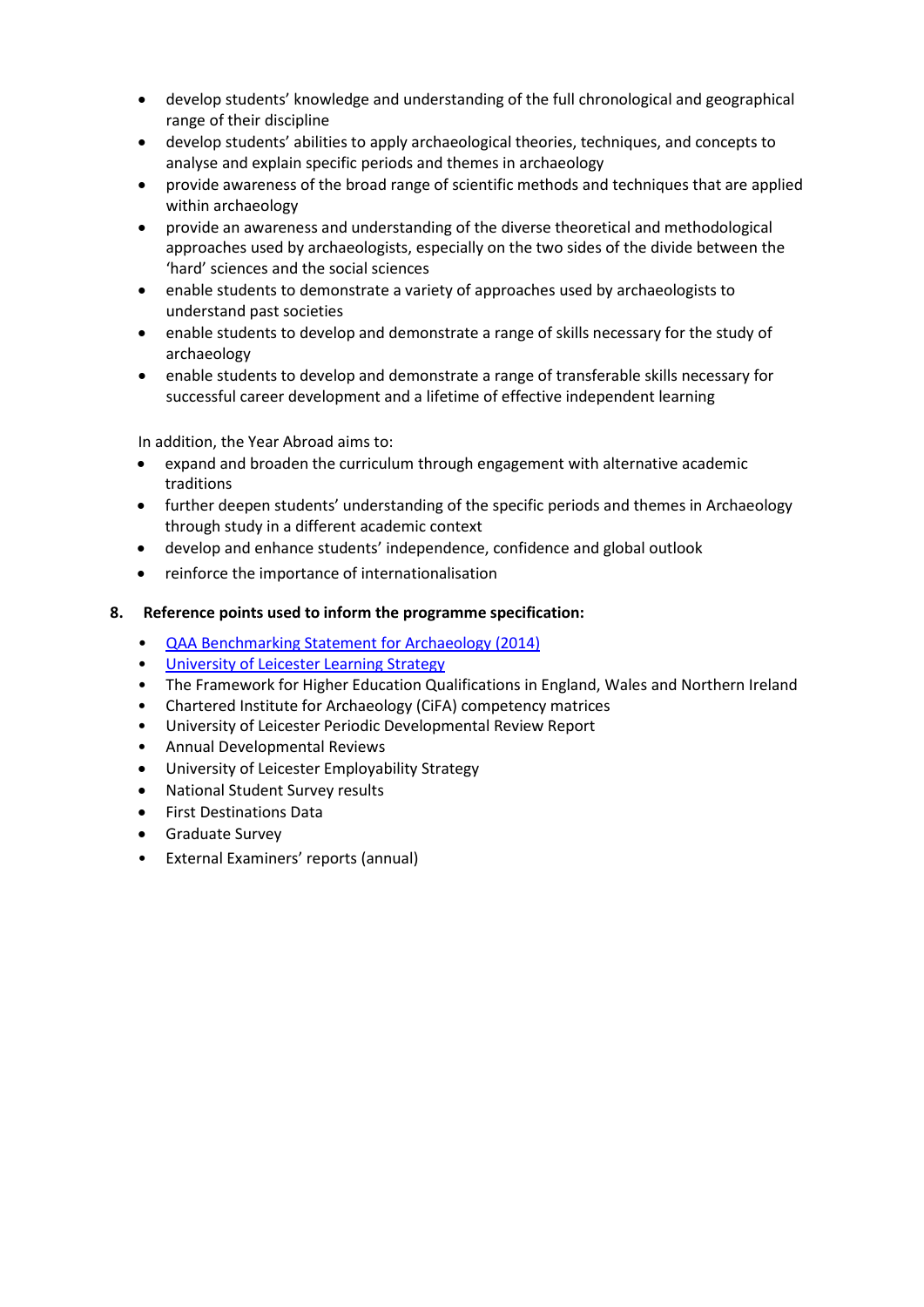## **9. Programme Outcomes:**

| <b>Intended Learning</b>        | <b>Teaching and Learning Methods</b>                              | <b>How Demonstrated?</b>         |
|---------------------------------|-------------------------------------------------------------------|----------------------------------|
| <b>Outcomes</b>                 |                                                                   |                                  |
|                                 | (a) Discipline specific knowledge and competencies                |                                  |
|                                 | (i) Mastery of an appropriate body of knowledge                   |                                  |
| Demonstrate mastery of an       | Lectures, tutorials, seminars,                                    | Essays; short-answer, multiple   |
| appropriate body of             | directed reading, independent                                     | choice and essay-based           |
| archaeological knowledge.       | research, resource-based                                          | examinations; a dissertation;    |
|                                 | learning.                                                         | seminar presentations; posters;  |
|                                 |                                                                   | wikis; weekly in-class quizzes;  |
|                                 |                                                                   | computer-based exercises and     |
|                                 |                                                                   | project work; contributions to   |
|                                 |                                                                   | discussions; oral presentations; |
|                                 |                                                                   | problem-based exercises;         |
|                                 |                                                                   | laboratory classes.              |
|                                 | (ii) Understanding and application of key concepts and techniques |                                  |
| Demonstrate understanding       | Lectures, tutorials, seminars,                                    | Essays; short-answer, multiple   |
| of the complexity of            | directed reading, independent                                     | choice and essay-based           |
| reconstructing the past, the    | research, computer-based                                          | examinations; a dissertation;    |
| problematic and varied          | practical classes, team problem                                   | seminar presentations; posters;  |
| nature of archaeological        | solving exercises.                                                | wikis; weekly in-class quizzes;  |
| evidence.                       |                                                                   | computer-based exercises and     |
| Demonstrate a variety of        | Tutorials, seminars, independent                                  | project work; contributions to   |
| approaches to                   | research, computer practical                                      | discussions; oral presentations; |
| understanding, constructing     | classes, team problem solving                                     | problem-based exercises;         |
| and interpreting the past.      | exercises.                                                        | laboratory classes.              |
| Demonstrate comprehension       |                                                                   |                                  |
| of and practice in a variety of | Fieldwork, survey and excavation                                  | Participation in level 2 and 3   |
| archaeological practical        | experience.                                                       | fieldwork and completion of      |
| techniques.                     |                                                                   | fieldwork reports.               |
|                                 | (iii) Critical analysis of key issues                             |                                  |
| Compare and analyse the         | Lectures, tutorials, seminars,                                    | Essays; short-answer and essay-  |
| development of different        | directed reading, independent                                     | based examinations; seminar      |
| societies and cultures.         | research, team problem solving                                    | presentations; posters; wikis;   |
| Analyse past human              | exercises.                                                        | independent research projects;   |
| societies through the           | Lectures, tutorials, seminars,                                    | contributions to discussions;    |
| assessment of continuity and    | directed reading, independent                                     | problem-based exercises.         |
| change over extended time       | research, team problem solving                                    |                                  |
| spans.                          | exercises.                                                        |                                  |
| Reflect critically on the       | Tutorials, seminars, directed                                     |                                  |
| nature and theoretical basis    | reading, independent research,                                    |                                  |
| of Archaeology as a             | team problem solving exercises.                                   |                                  |
| discipline.                     |                                                                   |                                  |
|                                 | (iv) Clear and concise presentation of material                   |                                  |
| Present archaeological          | Lectures, tutorials, seminars,                                    | Writing tasks (including         |
| problems and arguments in a     | workshops, directed reading,                                      | examinations, essays, wikis,     |
| variety of written and oral     | independent research, team                                        | posters); seminar presentations; |
| formats.                        | problem solving exercises.                                        | contributions to discussions;    |
|                                 |                                                                   | portfolios; dissertation.        |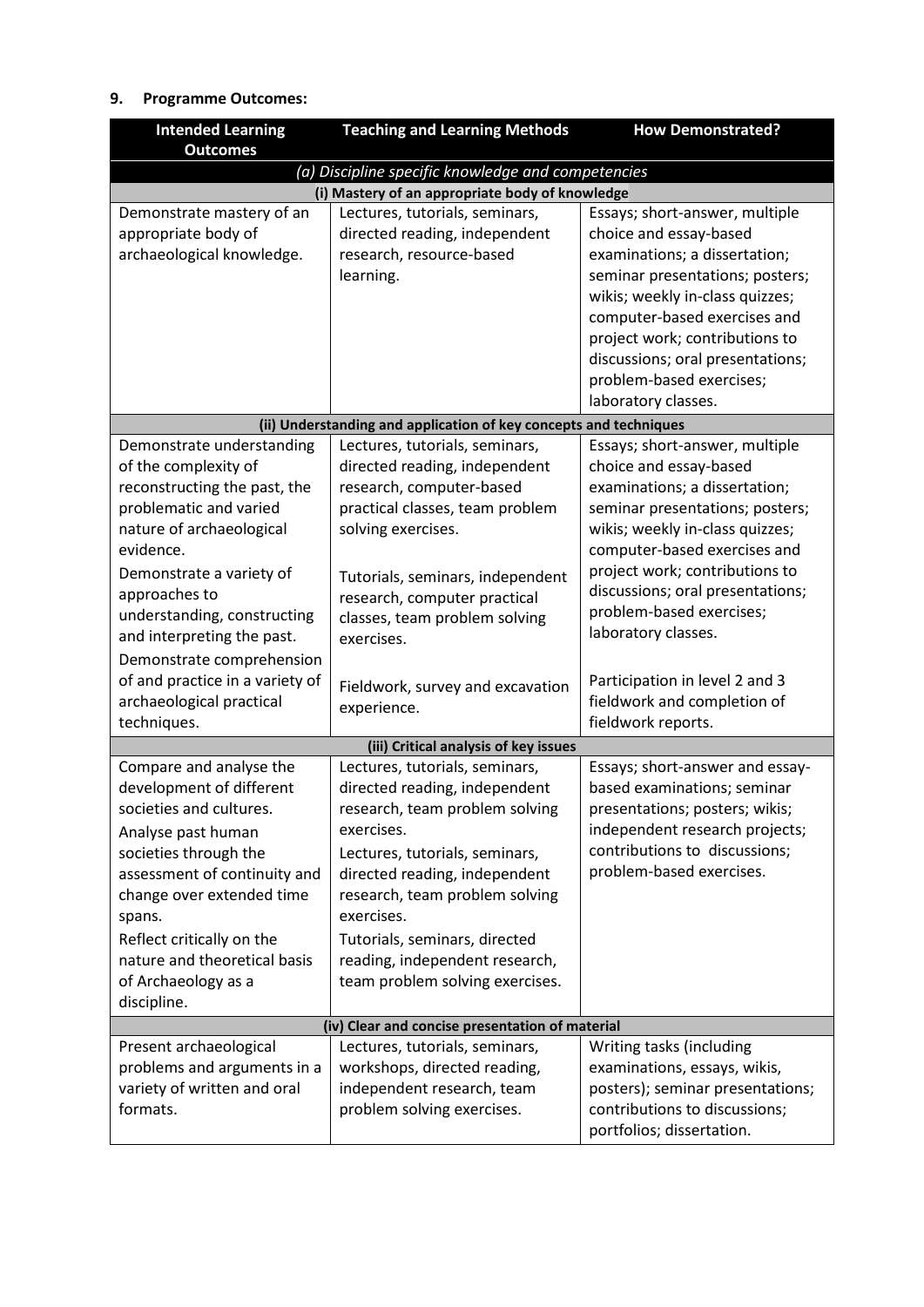| <b>Intended Learning</b><br><b>Outcomes</b>                                                                                                                                                                                                                                                                                                 | <b>Teaching and Learning Methods</b>                                                                                                                                                                                                                                                           | <b>How Demonstrated?</b>                                                                                                                                                                   |
|---------------------------------------------------------------------------------------------------------------------------------------------------------------------------------------------------------------------------------------------------------------------------------------------------------------------------------------------|------------------------------------------------------------------------------------------------------------------------------------------------------------------------------------------------------------------------------------------------------------------------------------------------|--------------------------------------------------------------------------------------------------------------------------------------------------------------------------------------------|
|                                                                                                                                                                                                                                                                                                                                             | (v) Critical appraisal of evidence with appropriate insight                                                                                                                                                                                                                                    |                                                                                                                                                                                            |
| Develop and sustain<br>archaeological arguments,<br>formulating appropriate<br>questions and utilising<br>evidence.<br>Read, analyse, and reflect<br>critically archaeological<br>source materials and their<br>contexts, and on the variety<br>of such sources.                                                                            | Lectures, tutorials, seminars,<br>directed reading, independent<br>research, team problem solving<br>exercises.<br>Tutorials, seminars, workshops,<br>directed reading, independent<br>research, computer-aided<br>learning, computer practical<br>classes, team problem solving<br>exercises. | Essays; essay-based<br>examinations; seminar<br>presentations; independent<br>research projects; contributions<br>to discussions; portfolios;<br>problem-based exercises;<br>dissertation. |
|                                                                                                                                                                                                                                                                                                                                             | (vi) Other discipline specific competencies                                                                                                                                                                                                                                                    |                                                                                                                                                                                            |
| Design, research, and<br>present a sustained and<br>independently conceived<br>piece of writing about an<br>archaeological problem.<br>Gain direct experience of<br>materials handling and<br>interpretation.<br>Develop understanding of<br>relevant disciplinary<br>guidelines, standards,<br>legislative and professional<br>frameworks. | Independent research, hands-on<br>practical classes, vocational<br>fieldwork training, workshops,<br>Lectures, Seminars, problem-<br>solving exercises, tutorials.                                                                                                                             | Independent research projects;<br>class-based practical handling<br>sessions; portfolios; dissertation;<br>fieldwork reports.                                                              |
|                                                                                                                                                                                                                                                                                                                                             | (b) Transferable skills                                                                                                                                                                                                                                                                        |                                                                                                                                                                                            |
|                                                                                                                                                                                                                                                                                                                                             | (i) Oral communication                                                                                                                                                                                                                                                                         |                                                                                                                                                                                            |
| Demonstrate clarity, fluency<br>and coherence in oral<br>expression of archaeological<br>issues.<br>Participate effectively in<br>group discussions.                                                                                                                                                                                        | Seminars, tutorials, team<br>problem-solving exercises.                                                                                                                                                                                                                                        | Seminar presentations;<br>contributions to discussions;<br>summative and formative oral<br>presentations.                                                                                  |
|                                                                                                                                                                                                                                                                                                                                             | (ii) Written communication                                                                                                                                                                                                                                                                     |                                                                                                                                                                                            |
| Develop and sustain<br>arguments in a variety of<br>literary forms.<br>Demonstrate clarity, fluency<br>and coherence in written<br>expression of archaeological<br>issues.                                                                                                                                                                  | Seminars, tutorials, team<br>problem-solving exercises,<br>independent research.                                                                                                                                                                                                               | Essays; essay-based<br>examinations; seminar<br>presentations; independent<br>research projects (including<br>group projects); posters;<br>contributions to discussions;<br>dissertation.  |
|                                                                                                                                                                                                                                                                                                                                             | (iii) Information technology                                                                                                                                                                                                                                                                   |                                                                                                                                                                                            |
| Use IT effectively to support<br>their studies, including<br>bibliographic and archive<br>searches at national and<br>local level, data analysis and<br>written/visual presentation<br>of evidence.                                                                                                                                         | Induction programme, computer<br>practical classes, independent<br>research.                                                                                                                                                                                                                   | Coursework; independent<br>research projects; computer-<br>based exercises; portfolios;<br>problem-based exercises; wikis;<br>effective use of VLE.                                        |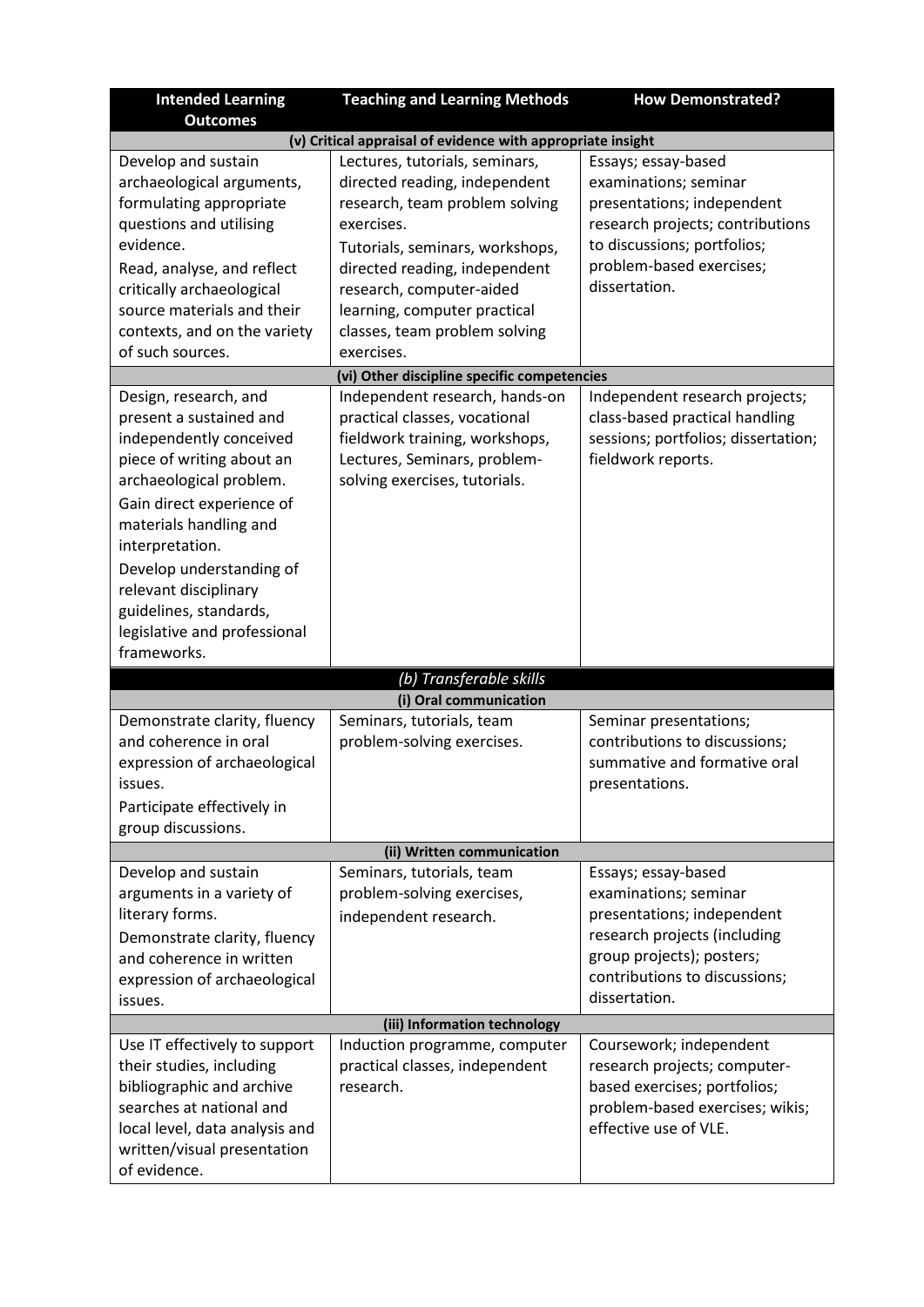| <b>Intended Learning</b>                                                                                                                                                                                                                              | <b>Teaching and Learning Methods</b>                                                                                                                                           | <b>How Demonstrated?</b>                                                                                                                                                                                              |
|-------------------------------------------------------------------------------------------------------------------------------------------------------------------------------------------------------------------------------------------------------|--------------------------------------------------------------------------------------------------------------------------------------------------------------------------------|-----------------------------------------------------------------------------------------------------------------------------------------------------------------------------------------------------------------------|
| <b>Outcomes</b>                                                                                                                                                                                                                                       |                                                                                                                                                                                |                                                                                                                                                                                                                       |
|                                                                                                                                                                                                                                                       | (iv) Numeracy                                                                                                                                                                  |                                                                                                                                                                                                                       |
| Analyse archaeological data<br>using statistical and graphical<br>techniques.                                                                                                                                                                         | Seminars, lectures, practical<br>classes; fieldwork exercises.                                                                                                                 | Research projects; computer-<br>based exercises (e.g. database<br>and spreadsheet); problem-based<br>exercises; portfolios; fieldwork<br>reports.                                                                     |
|                                                                                                                                                                                                                                                       | (v) Team working                                                                                                                                                               |                                                                                                                                                                                                                       |
| Be able to work<br>collaboratively to explore<br>archaeological issues and<br>arguments and to recognise<br>the value of working closely<br>with others.                                                                                              | Tutorials, seminars, team<br>problem-solving exercises, field<br>school, excavation training.                                                                                  | Seminar presentations;<br>contributions to discussions;<br>contributions to team problem<br>solving exercises; fieldwork<br>reports.                                                                                  |
|                                                                                                                                                                                                                                                       | (vi) Problem solving                                                                                                                                                           |                                                                                                                                                                                                                       |
| Address archaeological<br>problems in depth using<br>contemporary text and<br>material sources and<br>advanced secondary<br>literature.                                                                                                               | Tutorials, seminars, team<br>problem-solving exercises,<br>workshops.                                                                                                          | Essays; independent research<br>projects; computer-based<br>exercises; problem-based<br>exercises (group-based and<br>individual).                                                                                    |
|                                                                                                                                                                                                                                                       | (vii) Information handling                                                                                                                                                     |                                                                                                                                                                                                                       |
| Gather and deploy evidence<br>and data to find, retrieve,<br>sort and exchange new<br>information.                                                                                                                                                    | Tutorials, seminars, directed<br>reading, workshops, independent<br>research, computer practical<br>classes, team problem solving<br>exercises.                                | Essays; independent research<br>projects; wikis; computer-based<br>exercises; posters; problem-<br>based exercises; portfolios;<br>dissertation.                                                                      |
|                                                                                                                                                                                                                                                       | (viii) Skills for lifelong learning                                                                                                                                            |                                                                                                                                                                                                                       |
| Demonstrate intellectual<br>independence through the<br>setting of research tasks and<br>the solving of archaeological<br>problems.<br>Reflect upon own learning<br>and achievements and plan<br>for personal, educational<br>and career development. | All of the above, particularly<br>independent research<br>Tutorials, career development<br>programmes, resource based<br>learning, personal development<br>planning programme. | All of the above, particularly first<br>year dedicated academic and<br>transferable skills straining; first<br>and second year group project<br>work; curriculum vitae; personal<br>tutor meetings; the dissertation. |

## **10. Progression points:**

This programme will follow the standard progression rules, as set out by Senate Regulation 5: regulations governing undergraduate programmes of study:

<http://www2.le.ac.uk/offices/sas2/regulations/documents/senatereg5-undergraduates>

In cases where a student has failed to meet a requirement to progress he or she will be required to withdraw from the course

## **11. Scheme of Assessment**

The programme complies with the standard scheme of award and classification set out in Senate [Regulation 5.](http://www2.le.ac.uk/offices/sas2/regulations/documents/senatereg5-undergraduates)

### **12. Special features:**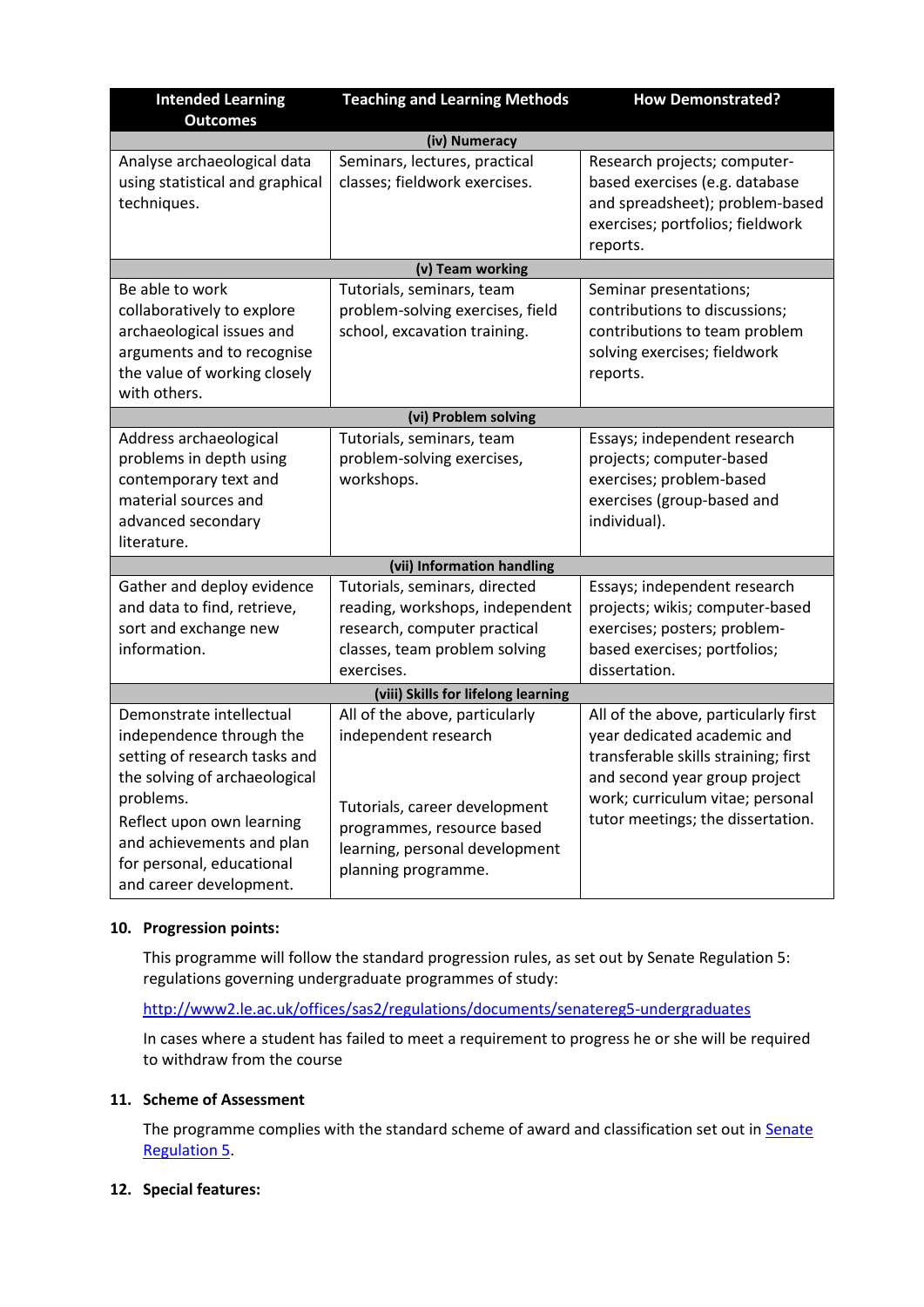- Employability is a central feature of the degree, and graduates will be able to provide evidence of all competencies required to apply for Practitioner level membership of the Chartered Institute for Archaeologists (CIfA).
- The student learning experience is enhanced by a commitment to synergy between research and teaching.
- Students undertake a fieldwork module in the first year and will undertake compulsory fieldwork in the second year as well as study visits to local sites of archaeological interest.
- Students have the option of a Year Abroad. The School participates in two exchange schemes: the first is based on a network of European universities (Erasmus scheme), the second involves links with Canadian and Australian Universities (Study Abroad Scheme).

### **13. Indications of programme quality**

Our research is regularly classed as 'world-leading' or 'internationally excellent', placing us in the top half-dozen Ancient History and Archaeology departments in the UK. We deliver undergraduate and master's teaching to the highest standards with National Student Survey feedback indicating outstanding student satisfaction. Graduates of this degree programme take postgraduate taught courses and pursue research degrees at Leicester and many other universities. Many take Master's courses at Leicester or elsewhere; many have entered teaching or archaeological careers; and many enter graduate employment soon after graduation.

### **14. External Examiner(s) reports**

The details of the External Examiner(s) for this programme and the most recent External Examiners' reports for this programme can be found [here.](https://exampapers.le.ac.uk/xmlui/)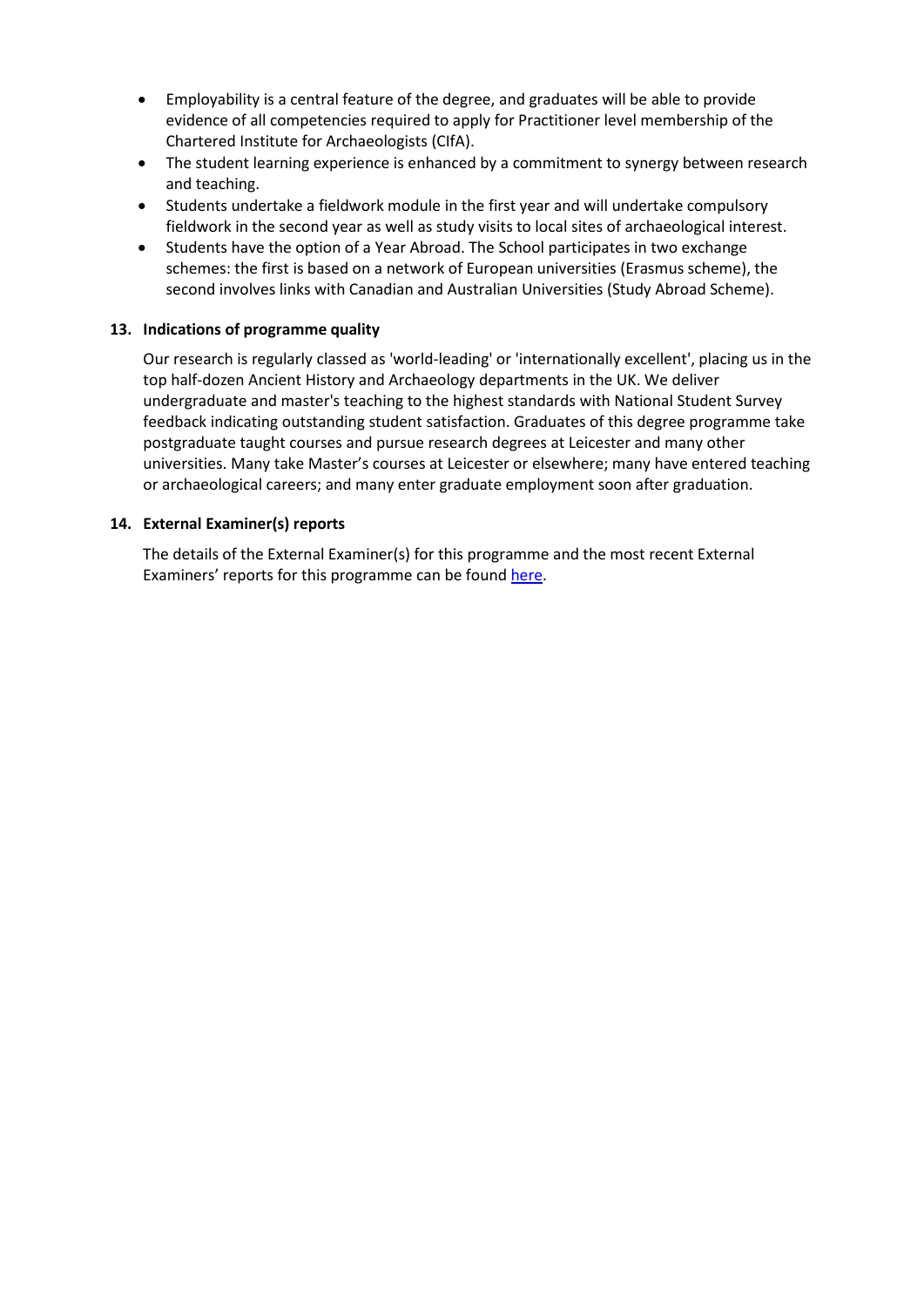# **BSc ARCHAEOLOGY**

During their degree course, Honours students are normally required to complete a total of 8 weeks of fieldwork (including the Level 1 Fieldschool) to the satisfaction of the School.

### **FIRST YEAR MODULES**

**SEMESTER 1**

| <b>Core Modules</b> |                                           |                 | <b>Credits</b> |
|---------------------|-------------------------------------------|-----------------|----------------|
| AR1004              | Introduction to World Archaeology BC      |                 | (15)           |
| AR1007              | Archaeology: the Essentials               |                 | (15)           |
| AR1009              | Practical Aims and Methods in Archaeology |                 | (15)           |
| AR1012              | Thinking through Things                   |                 | (15)           |
|                     |                                           | <b>Semester</b> | 60             |
|                     |                                           | <b>Total</b>    |                |
|                     | CEBAFCTED 3                               |                 |                |

### **SEMESTER 2**

| <b>Core Modules</b> |                                                             | <b>Credits</b> |
|---------------------|-------------------------------------------------------------|----------------|
| AR1005              | Introduction to World Archaeology AD                        | (15)           |
| AR1008              | Using Archaeological Evidence                               | (15)           |
| AR1010              | Making sense of the past (Critical Thinking in Archaeology) | (15)           |
| AR1013              | Debates in Contemporary Archaeological Research             | (15)           |
|                     | <b>Semester</b><br>Total                                    | 60             |

### **SECOND YEAR MODULES**

### **SEMESTER 1**

| <b>Core Modules</b>     |                                                         | <b>Credits</b>           |      |
|-------------------------|---------------------------------------------------------|--------------------------|------|
| AR2044                  | Fieldwork I                                             |                          | (15) |
| <b>Optional Modules</b> |                                                         |                          |      |
|                         | 45 credits of approved options in Archaeology:          |                          | 45   |
| AR2008                  | Environmental Archaeology                               |                          | (15) |
| AR2032                  | The Archaeology of Prehistory                           |                          | (15) |
| AR2028                  | <b>Archaeological Survey &amp; Geomatics</b>            |                          | (15) |
| AR2046                  | Archaeology of the Roman Empire                         |                          | (15) |
| AR2034                  | Living in Towns: Medieval and Post-Medieval Archaeology |                          | (15) |
|                         |                                                         | Semester<br><b>Total</b> | 60   |
|                         |                                                         |                          |      |

#### **SEMESTER 2**

| <b>Core Modules</b> |                                      | <b>Credits</b> |
|---------------------|--------------------------------------|----------------|
| AR2045              | Professional Archaeological Practice | (15)           |
| AR2029              | Theory and Archaeology               | (15)           |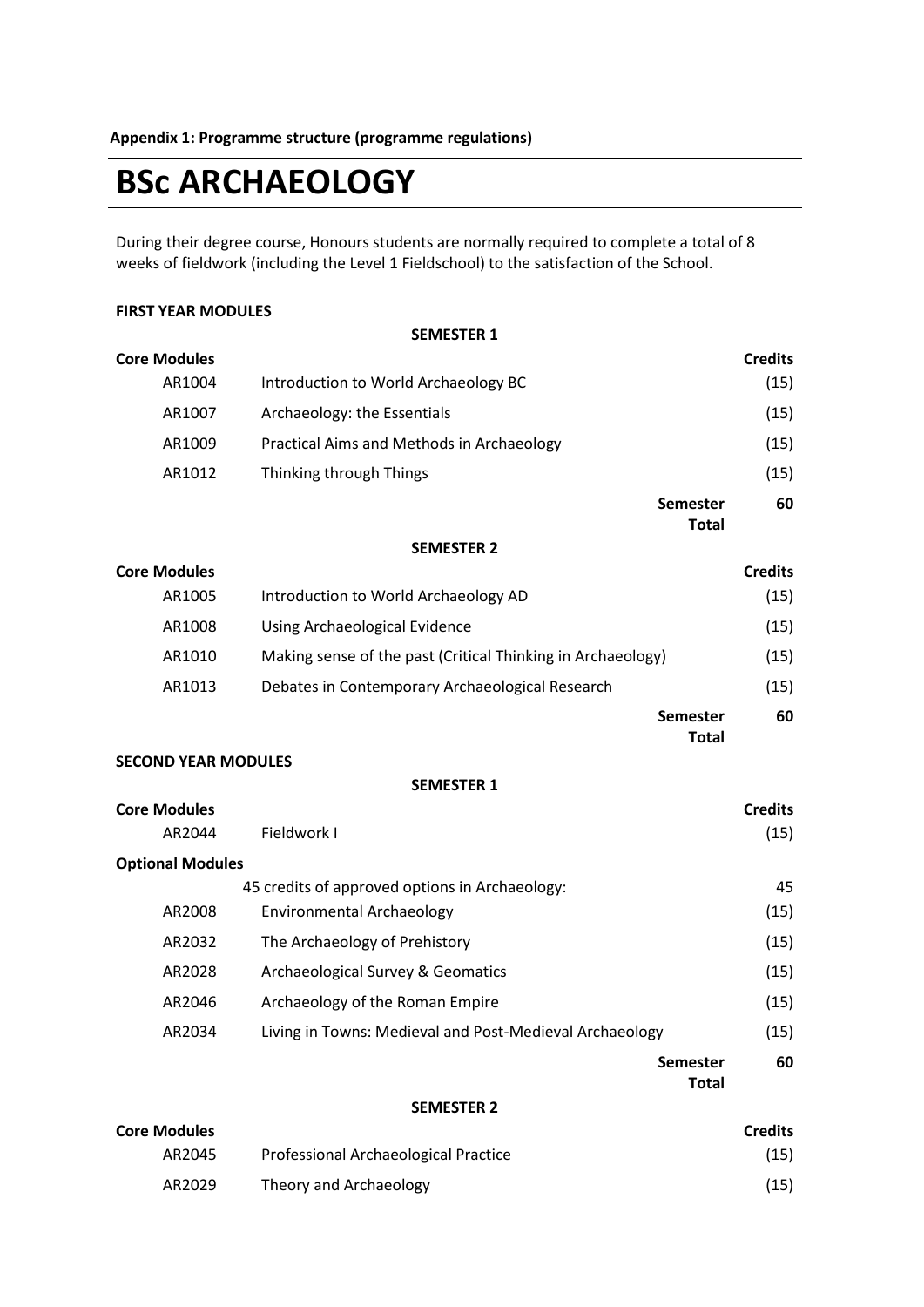### **Optional Modules**

|        | <b>Semester</b><br>Total                                   | 60   |
|--------|------------------------------------------------------------|------|
| AR2042 | Towards Modernity: Postmedieval and Historical Archaeology | (15) |
| AR2043 | The Medieval Mediterranean World                           | (15) |
| AR2033 | Celts, Britons & Barbarians: Iron Age Europe in context    | (15) |
| AR2031 | <b>Artefact Analysis</b>                                   | (15) |
|        | 30 credits of approved options in Archaeology:             | 30   |

### **THIRD YEAR MODULES**

### **SEMESTER 1**

| <b>Core Modules</b>     |                                               | <b>Credits</b> |
|-------------------------|-----------------------------------------------|----------------|
| AR3044                  | Fieldwork II                                  | (15)           |
| AR3059                  | Dissertation I                                | (15)           |
| <b>Optional Modules</b> |                                               |                |
|                         | 30 credits of approved options in Archaeology |                |
| AH3060                  | Households and Domesticity in the Roman World | (15)           |
| AR3012                  | Early Christian Europe                        | (15)           |
| AR3017                  | Archaeozoology                                | (30)           |
| AR3054                  | Warfare and Violence in Antiquity             | (15)           |
| AR3088                  | Archaeology of Islamic Societies              | (15)           |
| AR3090                  | South Asian Archaeology and Heritage          | (15)           |

|                         | <b>Semester</b>                                                                      | 60             |
|-------------------------|--------------------------------------------------------------------------------------|----------------|
|                         | <b>Total</b>                                                                         |                |
|                         | <b>SEMESTER 2</b>                                                                    |                |
| <b>Core Modules</b>     |                                                                                      | <b>Credits</b> |
| AR3086                  | Projects in Professional Archaeology                                                 | (15)           |
| AR3060                  | Dissertation II                                                                      | (30)           |
| <b>Optional Modules</b> |                                                                                      |                |
|                         | 15 credits of approved Archaeology options                                           | 15             |
| AH3062                  | Greek and Roman Art                                                                  | (15)           |
| AR3085                  | The Archaeology of Colonialism in the Americas                                       | (15)           |
| AR3089                  | Material transformations: difference and power in prehistoric Britain<br>and Ireland | (15)           |
| AH3080                  | The Roman Labyrinth: Crete Under the Emperors                                        | (15)           |
| AR3087                  | <b>Plants and People</b>                                                             | (15)           |

**Semester Total 60**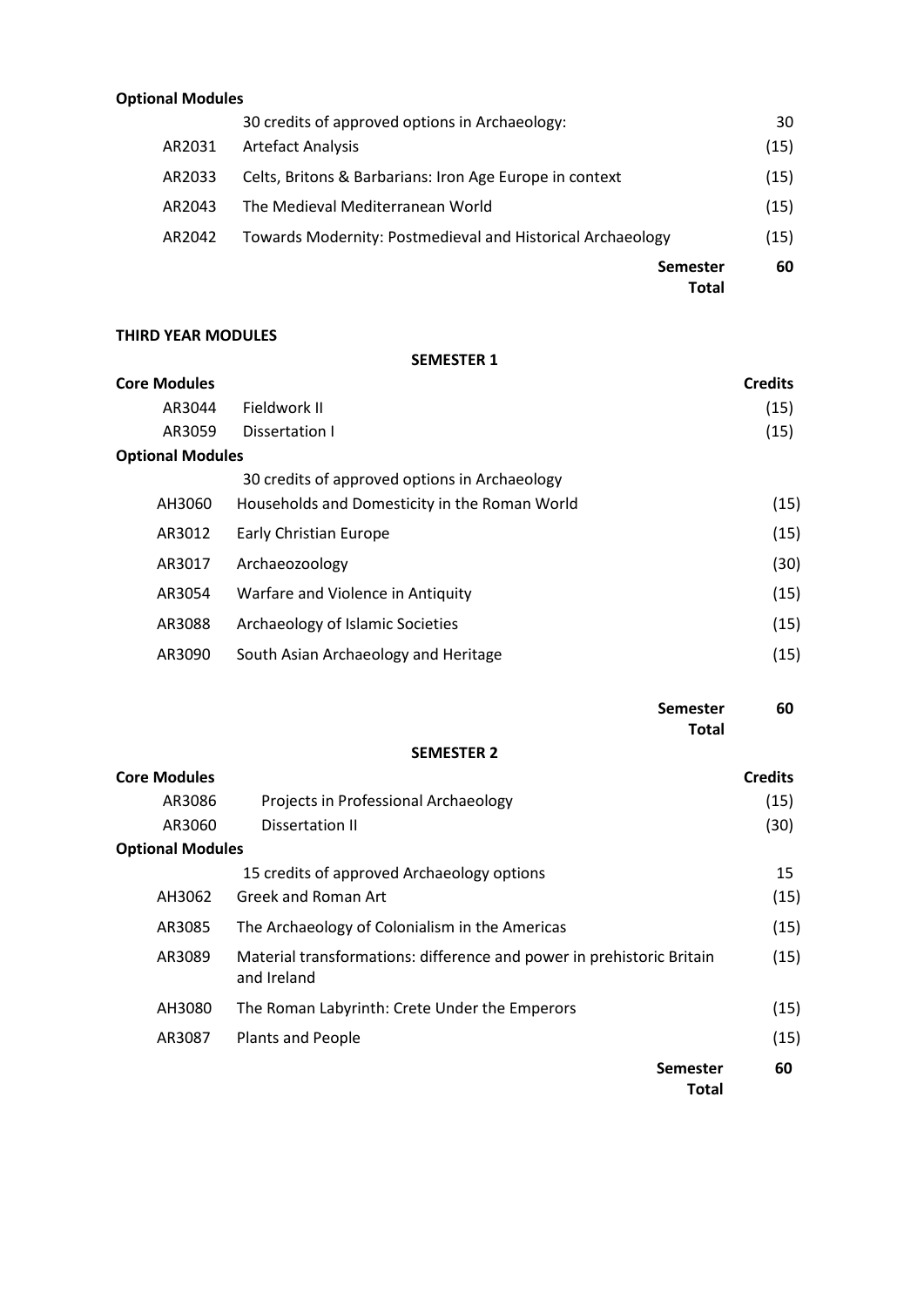## **BSc ARCHAEOLOGY WITH A YEAR ABROAD**

The above four-year degree is also available. Students may only enter the four-year variant of the relevant three-year programme on the recommendation of the exchange programme coordinators and by transferring at the end of the first year. Transfer is conditional on successful completion of first-year modules. The programme structure is as for first, second and final year modules for the three-year programme (above). The third year is spent abroad at an approved partner institution.'

### **FIRST, SECOND AND FOURTH YEAR MODULES**

The regulations for first, second and final year modules are as for the three-year programme (above).

### **THIRD YEAR MODULES**

Year abroad spent in the European Union (Erasmus Programme): in this year students join an approved partner university in the European Union. An equivalent range of courses to 120 Leicester credits is approved and followed and assessed by the host department. This normally includes a language module. The programme is assessed as a Four Year Programme with a year out, with the year abroad treated as the 'year out'. The year out does not count towards the final classification, but a student must pass all modules taken during the year abroad to proceed to the final year of the programme. The second and fourth years are used in determining the degree class, according to the standard scheme for three-year programmes.

Year abroad spent in North America or Australia (Study Abroad Programme): in this year students join the partner university at Calgary (Canada) or Adelaide (Australia); an equivalent range of courses to 120 Leicester credits is approved and followed and assessed by the host department. The programme is assessed as a Four Year Programme with a year out, with the year abroad treated as the 'year out'. The year out does not count towards the final classification, but a student must pass all modules taken during the year abroad to proceed to the final year of the programme. The second and fourth years are used in determining the degree class, according to the standard scheme for three-year programmes.

### **Appendix 2: Module specifications**

See module specification database <http://www.le.ac.uk/sas/courses/documentation>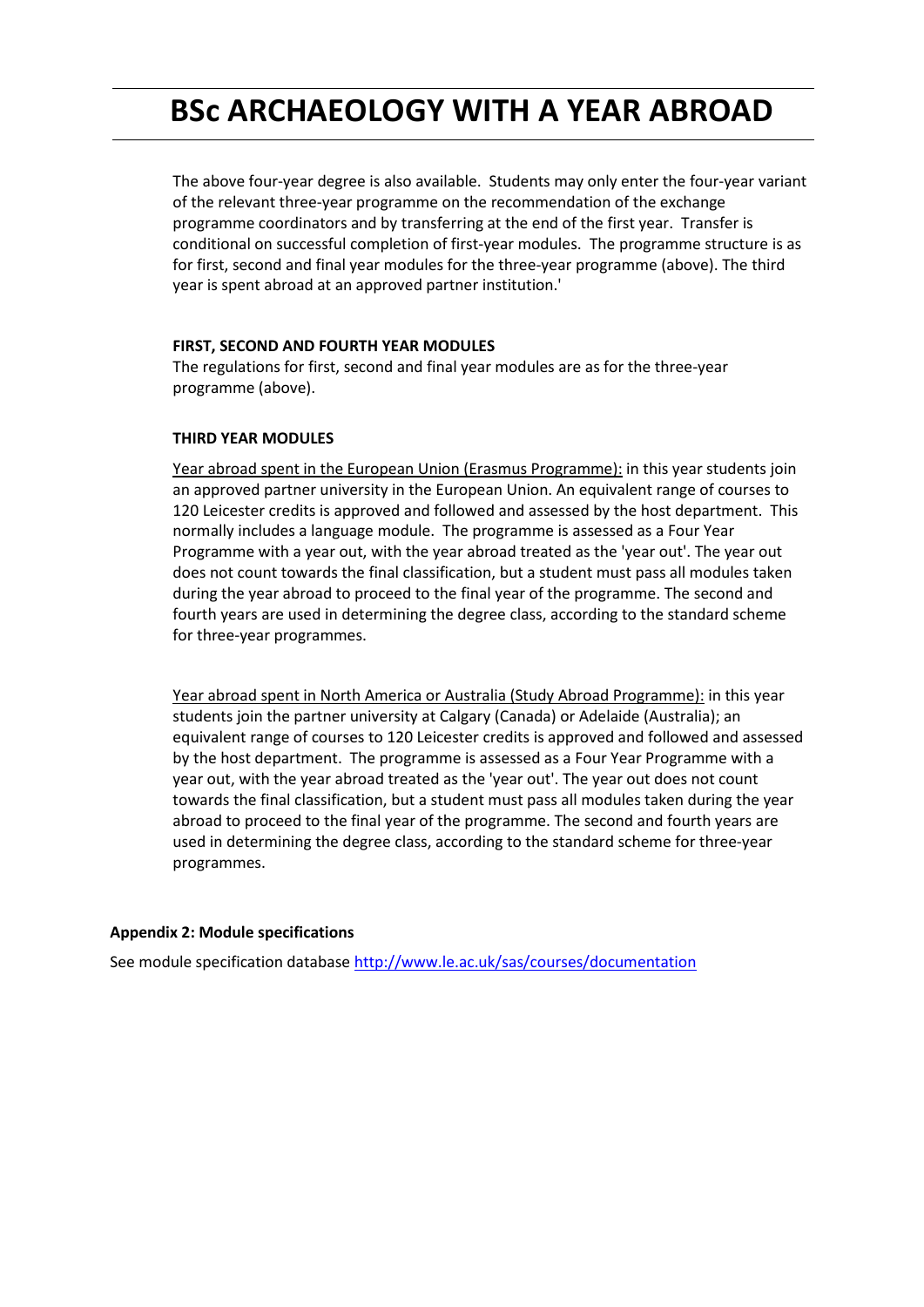### **Appendix 3: Skills matrix**

| Programme specification appendix 3                                                                                                          |                                                  |                                      |                                            |                                      |                                    |                                   |                                                                 |                                                    |                                 |                                                                                                                           |                                                   |                           |                            |
|---------------------------------------------------------------------------------------------------------------------------------------------|--------------------------------------------------|--------------------------------------|--------------------------------------------|--------------------------------------|------------------------------------|-----------------------------------|-----------------------------------------------------------------|----------------------------------------------------|---------------------------------|---------------------------------------------------------------------------------------------------------------------------|---------------------------------------------------|---------------------------|----------------------------|
| <b>Skills matrix: BSc Archaeology F400</b>                                                                                                  |                                                  |                                      |                                            |                                      |                                    |                                   |                                                                 |                                                    |                                 |                                                                                                                           |                                                   |                           |                            |
| Date amended: 2019                                                                                                                          |                                                  |                                      |                                            |                                      |                                    |                                   |                                                                 |                                                    |                                 |                                                                                                                           |                                                   |                           |                            |
| Programme learning outcomes                                                                                                                 | world archaeology<br>Introduction to<br>AR1004-5 | AR1007 Archaeology<br>the essentials | Archaeological<br>AR1008 Using<br>Evidence | Aims and Methods<br>AR1009 Practical | Sense of the Past<br>AR1010 Making | AR10XX Thinking<br>Through Things | AR10XX Debates in<br>Contemporary<br>Archaeological<br>Research | AR3044 Fieldwork I<br>AR20XX(1) &<br>$\frac{1}{2}$ | AR2029 Theory in<br>Archaeology | AR20XX Professional<br>Practice and AR30XX<br>Archaeological<br>Archaeological<br>Professional<br>Projects in<br>Practice | $\sim$<br>options level<br>$\mathop{\mathsf{AR}}$ | Dissertation              | $\sim$<br>AR options level |
| (a) Discipline specific knowledge and<br>competencies                                                                                       |                                                  |                                      |                                            |                                      |                                    |                                   |                                                                 |                                                    |                                 |                                                                                                                           |                                                   |                           |                            |
| (i) Mastery of an appropriate body of knowledge                                                                                             |                                                  |                                      |                                            |                                      |                                    |                                   |                                                                 |                                                    |                                 |                                                                                                                           |                                                   |                           |                            |
| Demonstrate mastery of an appropriate body of<br>archaeological knowledge                                                                   | X                                                | X                                    | X                                          | X                                    | X                                  | X                                 | X                                                               | X                                                  | X                               | X                                                                                                                         | X                                                 | X                         | X                          |
| (ii) Understanding and application of key<br>concepts and techniques                                                                        |                                                  |                                      |                                            |                                      |                                    |                                   |                                                                 |                                                    |                                 |                                                                                                                           |                                                   |                           |                            |
| Demonstrate understanding of the complexity of<br>reconstructing the past, the problematic and<br>varied nature of archaeological evidence. |                                                  | X                                    | X                                          | X                                    | X                                  | X                                 |                                                                 |                                                    | X                               | X                                                                                                                         | X                                                 | $\boldsymbol{\mathsf{X}}$ | X                          |
| Demonstrate a variety of approaches to<br>understanding, constructing and interpreting the<br>past.                                         |                                                  | X                                    |                                            | X                                    |                                    |                                   |                                                                 |                                                    | X                               | X                                                                                                                         | $\mathsf{x}$                                      |                           | X                          |
| Demonstrate comprehension of and practice in a<br>variety of archaeological practical techniques.                                           |                                                  | X                                    |                                            | X                                    |                                    |                                   |                                                                 | X                                                  |                                 | X                                                                                                                         | X                                                 |                           | X                          |
| (iii) Critical analysis of key issues                                                                                                       |                                                  |                                      |                                            |                                      |                                    |                                   |                                                                 |                                                    |                                 |                                                                                                                           |                                                   |                           |                            |
| Compare and analyse the development of<br>different societies and cultures.                                                                 | X                                                |                                      |                                            |                                      | X                                  | X                                 | X                                                               |                                                    | X                               |                                                                                                                           | X                                                 |                           | X                          |
| Analyse past human societies through the<br>assessment of continuity and change over<br>extended time spans.                                | X                                                |                                      |                                            |                                      | X                                  | X                                 | X                                                               |                                                    | X                               |                                                                                                                           | X                                                 |                           | X                          |
| Reflect critically on the nature and theoretical<br>basis of Archaeology as a discipline.                                                   |                                                  | X                                    |                                            |                                      | X                                  | X                                 | X                                                               |                                                    |                                 | X                                                                                                                         | X                                                 |                           | X                          |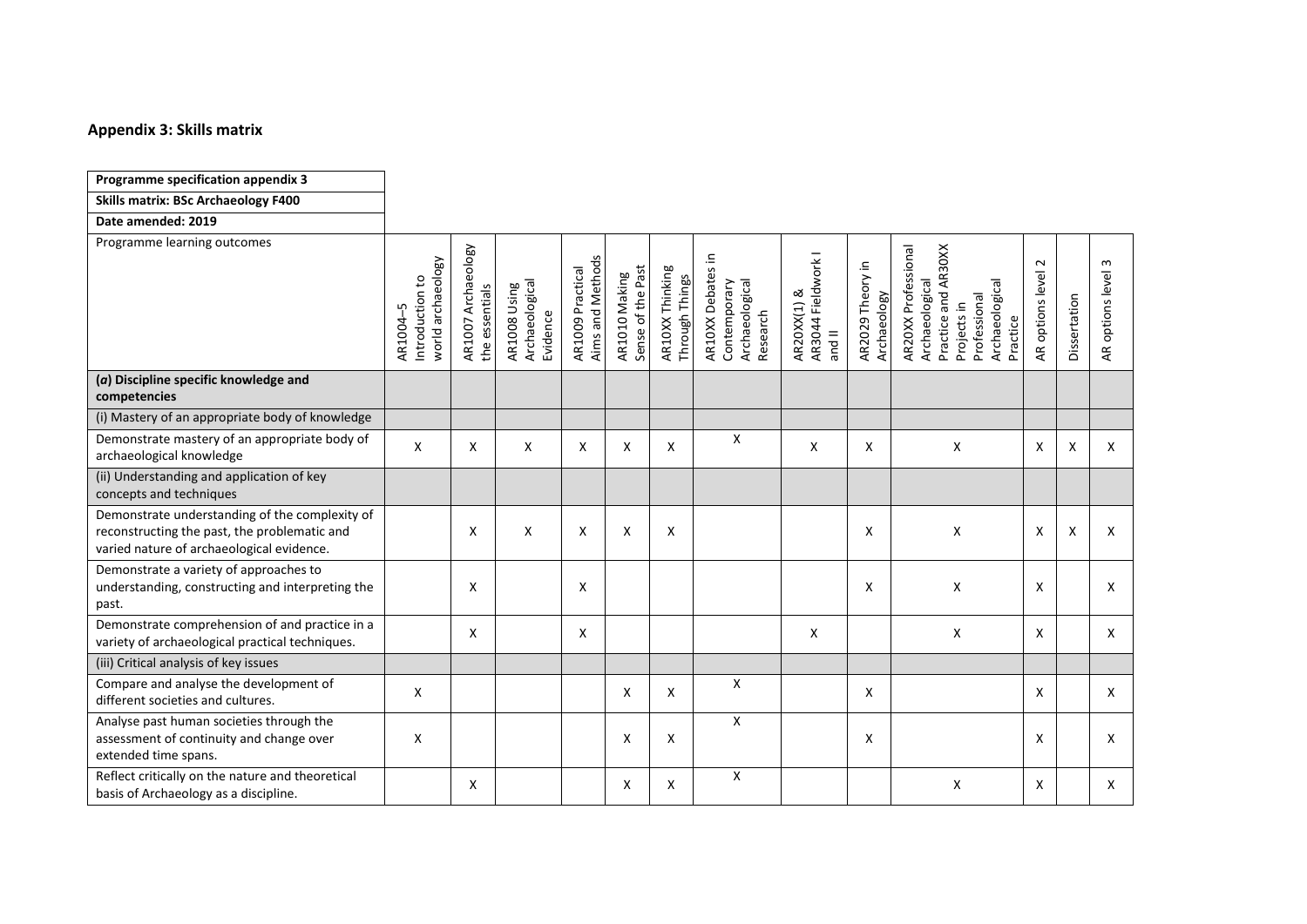| (iv) Clear and concise presentation of material                                                                                                                                                    |   |   |   |   |   |   |              |   |                           |   |   |   |   |
|----------------------------------------------------------------------------------------------------------------------------------------------------------------------------------------------------|---|---|---|---|---|---|--------------|---|---------------------------|---|---|---|---|
| Present archaeological problems and arguments<br>in a variety of written and oral formats.                                                                                                         | X | X | X | X | X | X | X            |   | X                         | X | X | X | X |
| (v) Critical appraisal of evidence with appropriate<br>insight                                                                                                                                     |   |   |   |   |   |   |              |   |                           |   |   |   |   |
| Develop and sustain archaeological arguments,<br>formulating appropriate questions and utilising<br>evidence.                                                                                      |   |   | X | X | X |   | X            |   | X                         | X | X | X | X |
| Read, analyse, and reflect critically on<br>archaeological source materials and their<br>contexts, and on the variety of such sources.                                                             | X | X | X | X | X | X | X            |   | X                         | X | X | X | Χ |
| (vi) Other discipline specific competencies                                                                                                                                                        |   |   |   |   |   |   |              |   |                           |   |   |   |   |
| Design, research and present an independently<br>conceived piece of archaeological writing                                                                                                         |   |   |   |   | X |   |              |   |                           | X |   | X |   |
| Gain direct experience of materials handling and<br>interpretation                                                                                                                                 |   |   |   | X |   | X |              | X |                           |   | X |   | X |
| Develop understanding of relevant disciplinary<br>guidelines, standards, legislative and professional<br>frameworks.                                                                               |   | Х |   |   |   |   | X            | X |                           | X |   |   |   |
| (b) Transferable skills                                                                                                                                                                            |   |   |   |   |   |   |              |   |                           |   |   |   |   |
| (i) Oral communication                                                                                                                                                                             |   |   |   |   |   |   |              |   |                           |   |   |   |   |
| Demonstrate clarity, fluency and coherence in<br>oral expression of archaeological issues                                                                                                          |   |   |   |   | X |   | X            |   | X                         | X | X |   | X |
| Participate effectively in group discussions                                                                                                                                                       | X |   | X | X | X | X | X            | X | $\boldsymbol{\mathsf{X}}$ | X | X |   | X |
| (ii) Written communication                                                                                                                                                                         |   |   |   |   |   |   |              |   |                           |   |   |   |   |
| Develop and sustain archaeological arguments in<br>a variety of literary forms                                                                                                                     | X |   |   | X | X |   | X            | X | X                         | X | X | X | X |
| Demonstrate clarity, fluency and coherence in<br>written expression of archaeological issues                                                                                                       | X | X | X | X | X | X | $\mathsf{x}$ | X | X                         | X | X | X | X |
| (iii) Information technology                                                                                                                                                                       |   |   |   |   |   |   |              |   |                           |   |   |   |   |
| Use IT to effectively support archaeological<br>studies, including bibliographic and archive<br>searches at national and local level, data analysis<br>and written/visual presentation of evidence | X | X | X | X | X | X | Χ            | X | X                         | X | X | Χ | X |
| (iv) Numeracy                                                                                                                                                                                      |   |   |   |   |   |   |              |   |                           |   |   |   |   |